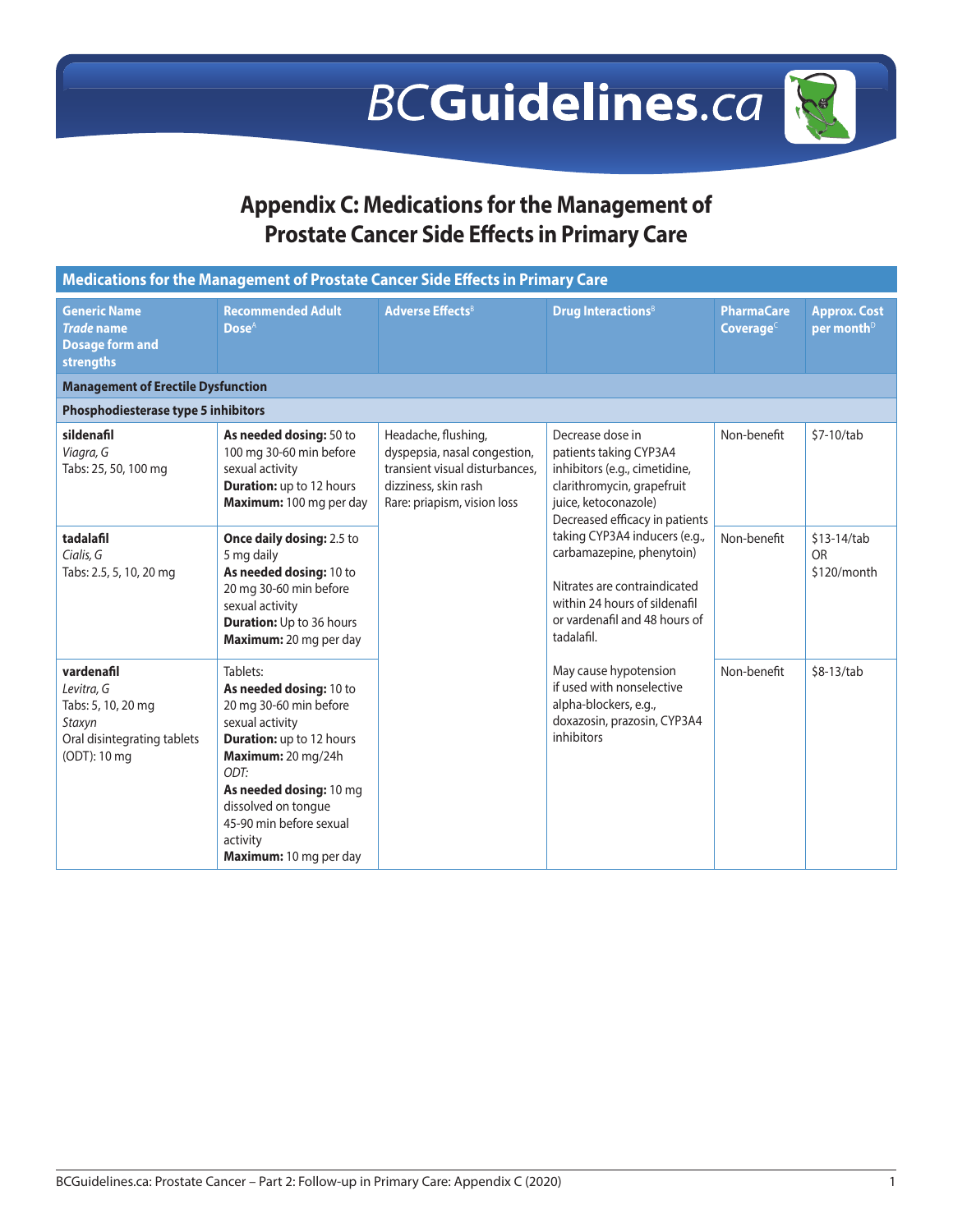| <b>Generic Name</b><br><b>Trade name</b><br><b>Dosage form and</b><br><b>strengths</b> | <b>Recommended Adult</b><br>$\bf{Dose}^A$                                                                          | <b>Adverse Effects</b> <sup>8</sup>                                                                                                                                                                                                                                                                                                                                                                                          | <b>Drug Interactions</b> <sup>8</sup>                                                                                                                                                                                                                                        | <b>PharmaCare</b><br>Coverage $c$              | <b>Approx. Cost</b><br>per month <sup>D</sup> |
|----------------------------------------------------------------------------------------|--------------------------------------------------------------------------------------------------------------------|------------------------------------------------------------------------------------------------------------------------------------------------------------------------------------------------------------------------------------------------------------------------------------------------------------------------------------------------------------------------------------------------------------------------------|------------------------------------------------------------------------------------------------------------------------------------------------------------------------------------------------------------------------------------------------------------------------------|------------------------------------------------|-----------------------------------------------|
| <b>Management of bladder and bowel dysfunction</b>                                     |                                                                                                                    |                                                                                                                                                                                                                                                                                                                                                                                                                              |                                                                                                                                                                                                                                                                              |                                                |                                               |
| Alpha1-adrenergic Receptor Antagonists                                                 |                                                                                                                    |                                                                                                                                                                                                                                                                                                                                                                                                                              |                                                                                                                                                                                                                                                                              |                                                |                                               |
| doxazosin <sup>E</sup><br>Cardura, G<br>Tabs: 1, 2, 4 mg                               | Initial: 1 mg once daily<br>Usual: 1-8 mg once daily<br>Maximum: 8 mg per day                                      | Orthostatic hypotension,<br>dizziness, headache, asthenia,<br>nasal congestion, syncope.<br>The "first-dose effect" of<br>orthostatic hypotension<br>with a severe drop in blood<br>pressure and sudden<br>syncope may occur when<br>beginning therapy. Risk<br>is increased during dose<br>adjustments, with concurrent<br>use of antihypertensive<br>drugs, or ethanol, and in<br>elderly and sodium-depleted<br>patients. | May precipitate significant<br>hypotension when used<br>in conjunction with<br>other alpha-blockers,<br>antihypertensives, nitrates or<br>PDE5 inhibitors.                                                                                                                   | Regular<br>Benefit                             | $$5-8$                                        |
| tamsulosin <sup>E</sup><br>Flomax, Uflo, G<br>CR tabs: 0.4 mg<br>SR caps: 0.4 mg       | CR tab: 0.4 mg once daily<br>SR caps: 0.4 mg once daily<br>Maximum: 0.8 mg per day                                 | Dizziness, retrograde<br>ejaculation, orthostatic<br>hypotension                                                                                                                                                                                                                                                                                                                                                             | May precipitate significant<br>hypotension when used<br>in conjunction with<br>other alpha-blockers,<br>antihypertensives, nitrates or<br>PDE5 inhibitors.<br>Concurrent use with strong<br>CYP3A4 or CYP2D6 inhibitors<br>may increase serum<br>concentration of tamsulosin | Regular<br>Benefit                             | $$6-12$                                       |
| <b>Antidiarrheals</b>                                                                  |                                                                                                                    |                                                                                                                                                                                                                                                                                                                                                                                                                              |                                                                                                                                                                                                                                                                              |                                                |                                               |
| loperamide<br>Immodium, G<br>Caps/Tabs: 2 mg                                           | 4 mg after 1 <sup>st</sup> loose stool<br>then 2 mg after each<br>subsequent loose stool<br>Maximum: 16 mg per day | Abdominal cramps or<br>discomfort, drowsiness,<br>dizziness, dry mouth, skin<br>rash.<br>Higher than recommended<br>doses can lead to cardiac<br>dysrhythmia and death                                                                                                                                                                                                                                                       | Concomitant administration<br>with quinidine or ritonavir<br>may increase plasma levels of<br>loperamide                                                                                                                                                                     | Limited<br>coverage                            | \$30/42 pills                                 |
| atropine/diphenoxylate<br>Lomotil, G<br>Tabs: 0.025/2.5 mg                             | 2 tablets (0.05/5mg) initially,<br>then 1 tablet after each<br>loose stool<br>Maximum: 8 tablets per<br>day        | Sedation, nausea, abdominal<br>cramps, dry skin and mucous<br>membranes (from atropine),<br>some addiction potential.                                                                                                                                                                                                                                                                                                        | Additive anticholinergic<br>effects with other<br>anticholinergic agents                                                                                                                                                                                                     | Limited<br>coverage                            | \$35/50 tablets                               |
| <b>Osmotic Laxatives</b>                                                               |                                                                                                                    |                                                                                                                                                                                                                                                                                                                                                                                                                              |                                                                                                                                                                                                                                                                              |                                                |                                               |
| glycerin<br>G<br>Suppositories: 2.6 mg                                                 | 1 suppository once or twice<br>daily or as needed<br>Onset: 15-60 mins                                             | Rectal discomfort or burning.                                                                                                                                                                                                                                                                                                                                                                                                | No known drug interactions                                                                                                                                                                                                                                                   | Non-benefit                                    | $$10-20$                                      |
| lactulose<br>G<br>Solution: 667 mg/ml                                                  | 15-30 ml once or twice daily<br>or as needed<br>Onset: 24-48 hours<br>Maximum: 60 ml per day                       | Bloating, flatulence, cramps,<br>diarrhea.                                                                                                                                                                                                                                                                                                                                                                                   | Monitor INR with<br>concomitant warfarin<br>therapy when initiating or<br>discontinuing lactulose                                                                                                                                                                            | Non-benefit                                    | \$30                                          |
| polyethylene glycol 3350<br>Lax-A-Day, Pegalax,<br>ResotraLax, G<br>Powder             | 17 g once daily<br>Onset: 2-4 days                                                                                 | Common: nausea, cramping,<br>diarrhea.<br>Rare: hives, skin rash.                                                                                                                                                                                                                                                                                                                                                            | May decrease the absorption<br>of other drugs, separate by<br>2 hours.                                                                                                                                                                                                       | Non-benefit<br>(Regular<br>benefit:<br>Plan W) | \$25                                          |

**Stimulant Laxatives**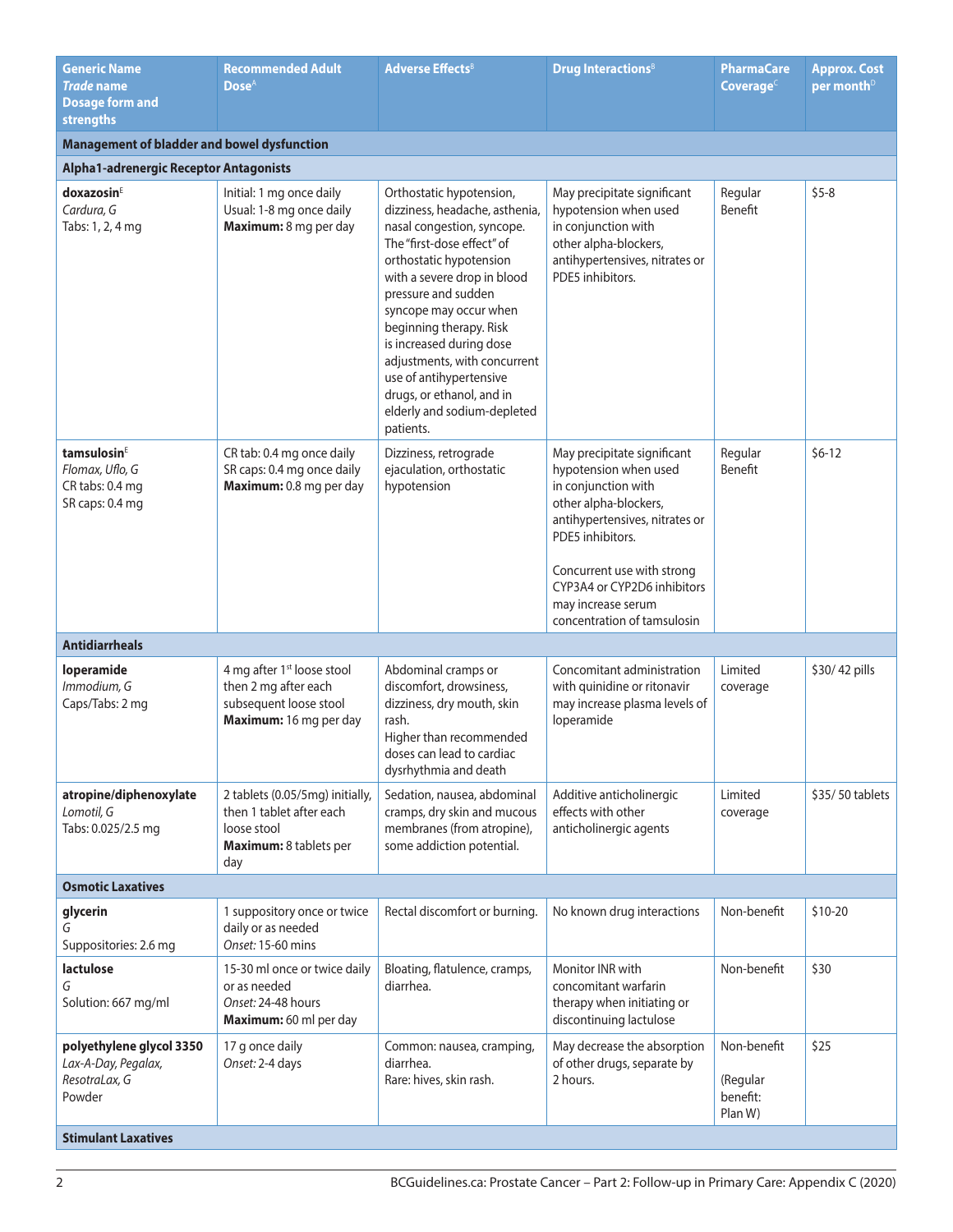| <b>Generic Name</b><br><b>Trade name</b><br><b>Dosage form and</b><br><b>strengths</b>              | <b>Recommended Adult</b><br>Dose <sup>A</sup>                                                                                  | <b>Adverse Effects</b> <sup>B</sup>                                                                                   | Drug Interactions <sup>8</sup>                                                                                                                                                                                                                                                                                                                                                                                                                                                                                                                                                                            | PharmaCare<br>Coverage <sup>c</sup>                       | <b>Approx. Cost</b><br>per month <sup>D</sup> |
|-----------------------------------------------------------------------------------------------------|--------------------------------------------------------------------------------------------------------------------------------|-----------------------------------------------------------------------------------------------------------------------|-----------------------------------------------------------------------------------------------------------------------------------------------------------------------------------------------------------------------------------------------------------------------------------------------------------------------------------------------------------------------------------------------------------------------------------------------------------------------------------------------------------------------------------------------------------------------------------------------------------|-----------------------------------------------------------|-----------------------------------------------|
| bisacodyl<br>Dulcolax, G<br>Tabs: 5 mg<br>Suppositories: 10 mg                                      | Oral: 5-10 mg once daily or<br>as needed<br>Onset: 6-12 hours<br>Suppository: 10 mg daily or<br>as needed<br>Onset: 15-60 mins | Abdominal pain, cramps,<br>cathartic colon.<br>Rectal microscopic mucosal<br>changes with suppository                 | Milk, antacids or PPIs may<br>cause premature dissolution<br>of the enteric coating                                                                                                                                                                                                                                                                                                                                                                                                                                                                                                                       | Non-benefit<br>(Regular<br>benefit: Plan P<br>and Plan W) | \$5/30 tabs<br>\$30/30 supps                  |
| senna<br>Senokot Preparations, G<br>Tabs: 8.6, 12 mg<br>Syrup: 1.7 mg/ml                            | 8.6-34.4 mg once or twice<br>daily<br>Onset: 6-12 hours<br>Maximum: 68.8 mg per day                                            | Abdominal pain, cramps,<br>cathartic colon.                                                                           | No known drug interactions                                                                                                                                                                                                                                                                                                                                                                                                                                                                                                                                                                                | Non-benefit<br>(Regular<br>benefit: Plan P<br>and Plan W) | \$10/100 tabs                                 |
| <b>Other</b>                                                                                        |                                                                                                                                |                                                                                                                       |                                                                                                                                                                                                                                                                                                                                                                                                                                                                                                                                                                                                           |                                                           |                                               |
| psyllium<br>Metamucil, G<br>Multiple                                                                | Initial: 15 mg BID with meals<br>(instructions vary with<br>product)                                                           | Bloating, flatulence,<br>abdominal discomfort.<br>Rare: allergic reactions,<br>esophageal and colonic<br>obstruction. | May decrease the absorption<br>of other drugs, separate by<br>3 hours.                                                                                                                                                                                                                                                                                                                                                                                                                                                                                                                                    | Non-benefit                                               | \$25                                          |
| <b>Anticholinergics</b>                                                                             |                                                                                                                                |                                                                                                                       |                                                                                                                                                                                                                                                                                                                                                                                                                                                                                                                                                                                                           |                                                           |                                               |
| oxybutynin<br>Ditropan, Ditropan XL, G<br>IR tabs: 2.5, 5 mg<br>Syrup: 1 mg/ml<br>XL tabs: 5, 10 mg | IR: 2.5-5 mg once daily to<br>four times a day<br>XL: 5-30 mg daily                                                            | Dry mouth, constipation,<br>tachycardia.                                                                              | Potential additive effects with<br>other anticholinergic drugs.<br>solifenacin: do not exceed<br>5 mg daily with potent<br>CYP3A4 inhibitors, e.g.,<br>erythromycin, itraconazole,<br>nelfinavir, ritonavir.<br>tolterodine: maximum<br>dose of 2 mg/day in patients<br>taking potent inhibitors of<br>CYP3A4 (e.g., erythromycin,<br>itraconazole, ketoconazole,<br>nelfinavir, ritonavir).<br>Coadministration of Detrol<br>LA with antacid results in<br>increased Cmax and the<br>potential for "dose-dumping."<br>Tolterodine extended-<br>release products may also be<br>affected by PPI treatment | IR: Regular<br>benefit<br>XL: Non-<br>benefit             | IR: \$11-85<br>XL: \$90-280                   |
| oxybutynin<br>Oxytrol Patch 36mg                                                                    | 1 patch (3.9 mg/d) twice<br>weekly                                                                                             |                                                                                                                       |                                                                                                                                                                                                                                                                                                                                                                                                                                                                                                                                                                                                           | Non-benefit                                               | \$60                                          |
| solifenacin<br>Vesicare, G<br>Tabs: 5, 10 mg                                                        | 5 mg daily<br>May increase to 10 mg daily                                                                                      | Dry mouth, constipation,<br>tachycardia.                                                                              |                                                                                                                                                                                                                                                                                                                                                                                                                                                                                                                                                                                                           | Limited<br>Coverage                                       | \$11                                          |
| tolterodine<br>Detrol, Detrol LA, G<br>IR tabs: 1, 2 mg<br>LA caps: 2, 4 mg                         | IR: 1-2 mg BID<br>LA: 2-4 mg once daily                                                                                        | Primarily anticholinergic<br>effects (dry mouth,<br>constipation, tachycardia).                                       |                                                                                                                                                                                                                                                                                                                                                                                                                                                                                                                                                                                                           | Non-benefit                                               | $$17-60$                                      |
| <b>Beta-3-adrenergic agonists</b>                                                                   |                                                                                                                                |                                                                                                                       |                                                                                                                                                                                                                                                                                                                                                                                                                                                                                                                                                                                                           |                                                           |                                               |
| mirabegron<br>Myrbetriq<br>Tabs: 25, 50 mg                                                          | 25 to 50 mg once daily                                                                                                         | Hypertension,<br>nasopharyngitis, urinary tract<br>infection, tachycardia                                             | May increase serum<br>concentration of substrates<br>of CYP2D6 (desipramine,<br>metoprolol) and Pgp<br>(digoxin, dabigatran).<br>Coadministration with<br>antimuscarinic agents may<br>increase risk of urinary<br>retention.<br>In patients with severe renal<br>impairment or moderate<br>hepatic impairment do not<br>exceed 25 mg once daily PO.                                                                                                                                                                                                                                                      | Non-benefit                                               | \$60                                          |